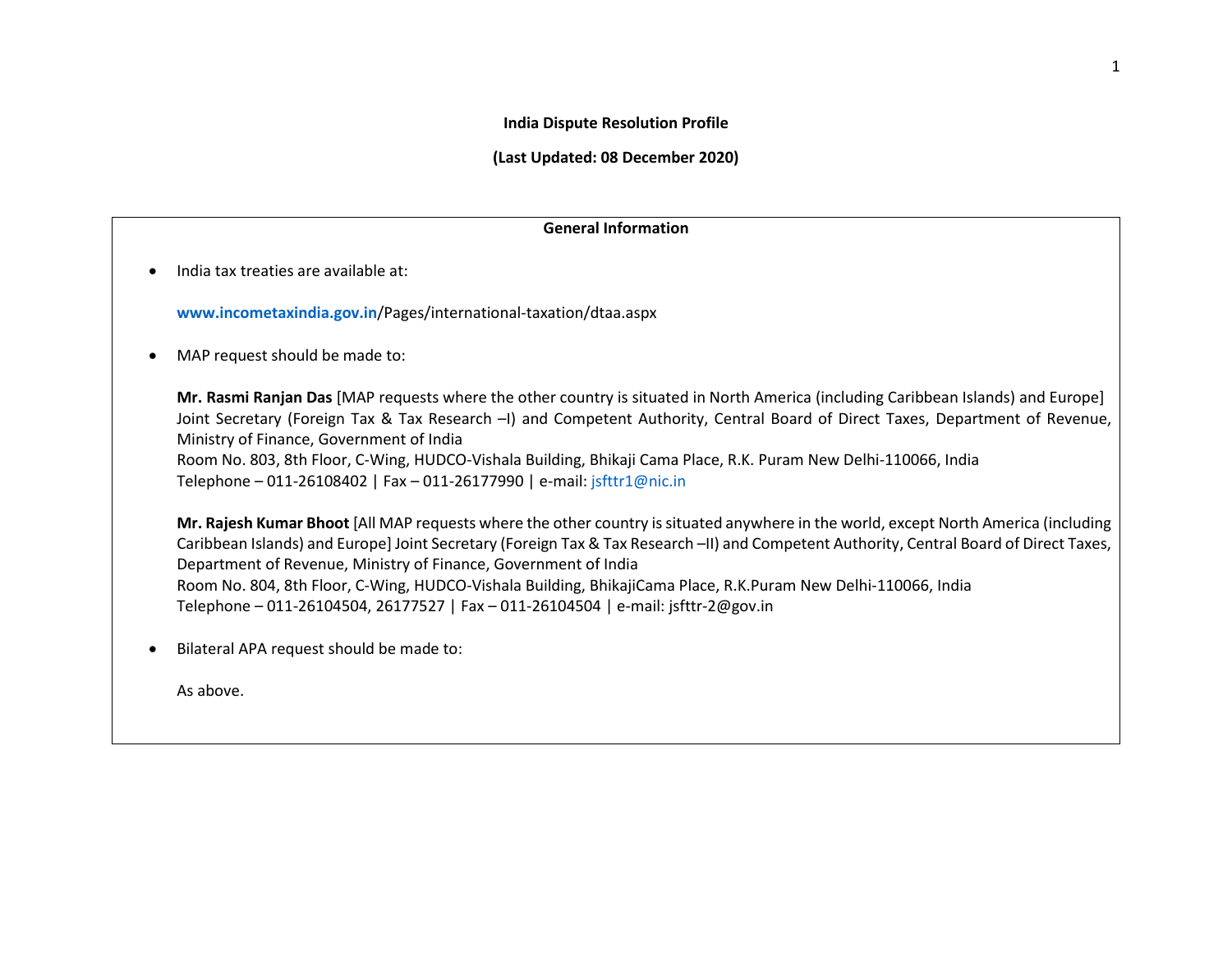# **India Dispute Resolution Profile – Preventing Disputes**

| s/n          |                                                                                                                                                                                                                                                                                                  | <b>Detailed explanation</b><br>Response |                                                                                                                                                                                                                                                                                                                                                               | Where<br>publicly<br>available                                                                 |
|--------------|--------------------------------------------------------------------------------------------------------------------------------------------------------------------------------------------------------------------------------------------------------------------------------------------------|-----------------------------------------|---------------------------------------------------------------------------------------------------------------------------------------------------------------------------------------------------------------------------------------------------------------------------------------------------------------------------------------------------------------|------------------------------------------------------------------------------------------------|
|              |                                                                                                                                                                                                                                                                                                  |                                         |                                                                                                                                                                                                                                                                                                                                                               | information and guidance can<br>be found                                                       |
|              | A. Preventing disputes                                                                                                                                                                                                                                                                           |                                         |                                                                                                                                                                                                                                                                                                                                                               |                                                                                                |
| $\mathbf{1}$ | Are agreements reached by your<br>competent authority to resolve<br>difficulties or doubts arising as to the<br>interpretation or application of your<br>tax treaties in relation to issues of a<br>general nature which concern, or<br>which may concern, a category of<br>taxpayers published? | See<br>detailed<br>explanation          | Such<br>agreements<br>or<br>understandings as and<br>when<br>reached are publicised through<br>governmental<br><b>Circulars</b><br>and.<br>depending on the nature of<br>clarifications,<br>through<br>Press<br>Releases.                                                                                                                                     | On official websites of the<br>Government of India<br>like<br>www.incometaxindia.gov.in        |
| $\mathbf{2}$ | Are bilateral APA<br>programmes<br>implemented? If yes:                                                                                                                                                                                                                                          | Yes                                     |                                                                                                                                                                                                                                                                                                                                                               |                                                                                                |
| a            | Are roll-back of APAs provided<br>the<br>in in<br>bilateral<br>APA<br>for<br>programmes?                                                                                                                                                                                                         | detailed<br>See<br>explanation          | Roll-back of<br>bilateral<br>APAs is<br>allowed for a period of four<br>immediately<br>financial<br>years<br>preceding the first financial year of<br>the APA period.                                                                                                                                                                                         |                                                                                                |
| b            | Are there specific timeline for the<br>$\bullet$<br>filing of an APA request?                                                                                                                                                                                                                    | detailed<br>See<br>explanation          | In case of existing international<br>transactions, the APA application<br>has to be filed before the end of<br>the financial year immediately<br>preceding the first financial year of<br>the APA period. In case of new<br>international transactions, the APA<br>application has to be filed any time<br>before the commencement of the<br>new transaction. |                                                                                                |
| C            | guidelines<br>rules,<br>and<br>Are<br>procedures on how taxpayers<br>can access and use bilateral                                                                                                                                                                                                | detailed<br>See<br>explanation          | All these details are available on<br>the official website of the Income-<br>tax Department of India.                                                                                                                                                                                                                                                         | Income-tax Act, 1961, Income-<br>tax Rules, 1962, FAQs on APAs<br>and Circular No. 10 of 2015, |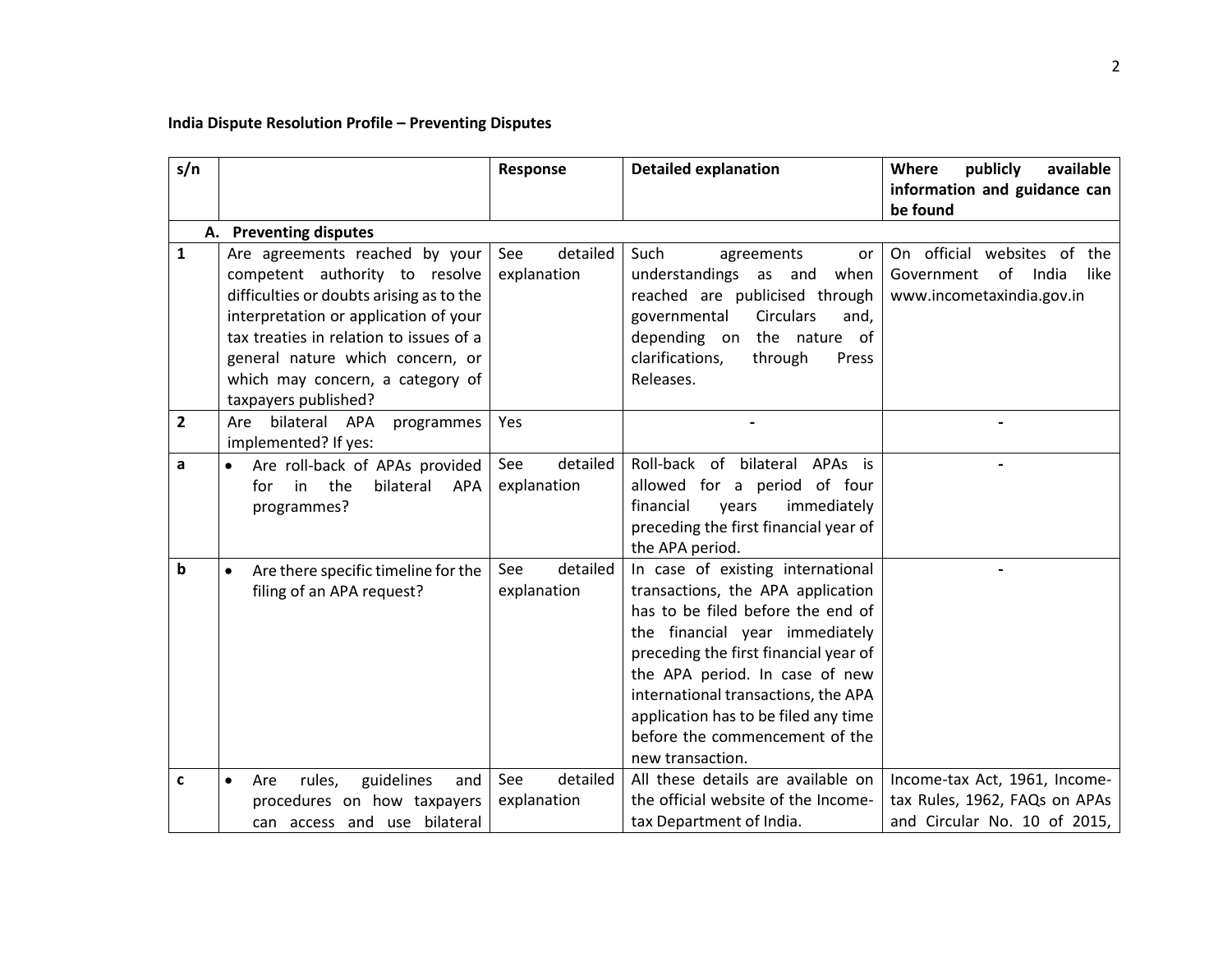|    | APAs, including the specific<br>information and documentation<br>that should be submitted in a<br>taxpayer's request for bilateral<br>APA<br>publicly<br>assistance,<br>available?                                                    |                                |                                                                                                                                                                                                                                                                                                                                                                                                                                                                                                                                                                                                                                                                                      | dated 10th June, 2015 on<br>rollback related issues are all<br>available<br>on the website<br>www.incometaxindia.gov.in |
|----|---------------------------------------------------------------------------------------------------------------------------------------------------------------------------------------------------------------------------------------|--------------------------------|--------------------------------------------------------------------------------------------------------------------------------------------------------------------------------------------------------------------------------------------------------------------------------------------------------------------------------------------------------------------------------------------------------------------------------------------------------------------------------------------------------------------------------------------------------------------------------------------------------------------------------------------------------------------------------------|-------------------------------------------------------------------------------------------------------------------------|
| d  | Are there any fees charged to<br>taxpayers for a bilateral APA<br>request?                                                                                                                                                            | detailed<br>See<br>explanation | Fees are separately charged for<br>Rollback requests,<br><b>APA</b><br>and<br>respectively, as detailed below.<br>For APAs: Where the value of<br>International Transactions in the<br>APA period is up to Rs. 100 Crore<br>(Rs. 1 Billion), the fee payable is Rs.<br>10 Lakh (Rs. 1 Million). If the said<br>value is between Rs. 100 Crore to<br>Rs. 200 Crore (Rs. 1 to 1.5 Billion),<br>the fee payable is Rs. 15 Lakh (Rs.<br>1.5 Million). If the said value<br>exceeds Rs. 200 Crore (Rs. 2<br>Billion), the fee payable is Rs. 20<br>Lakh (Rs. 2 Million).<br>For Rollback of APAs: A fixed fee of<br>Rs. 5 Lakh (Rs. 0.5 Million) is<br>charged for each Rollback request. |                                                                                                                         |
| е  | Are statistics relating to bilateral<br>$\bullet$<br>APAs publicly available?                                                                                                                                                         | Yes                            |                                                                                                                                                                                                                                                                                                                                                                                                                                                                                                                                                                                                                                                                                      | On official websites of the<br>of India<br>Government<br>like<br>www.incometaxindia.gov.in                              |
| 3. | Is training provided to your officials<br>involved<br>in<br>the<br>auditing<br>/examination of taxpayers to ensure<br>that any assessments made by them<br>accordance<br>in<br>with<br>the<br>are<br>provisions of your tax treaties? | Yes                            |                                                                                                                                                                                                                                                                                                                                                                                                                                                                                                                                                                                                                                                                                      |                                                                                                                         |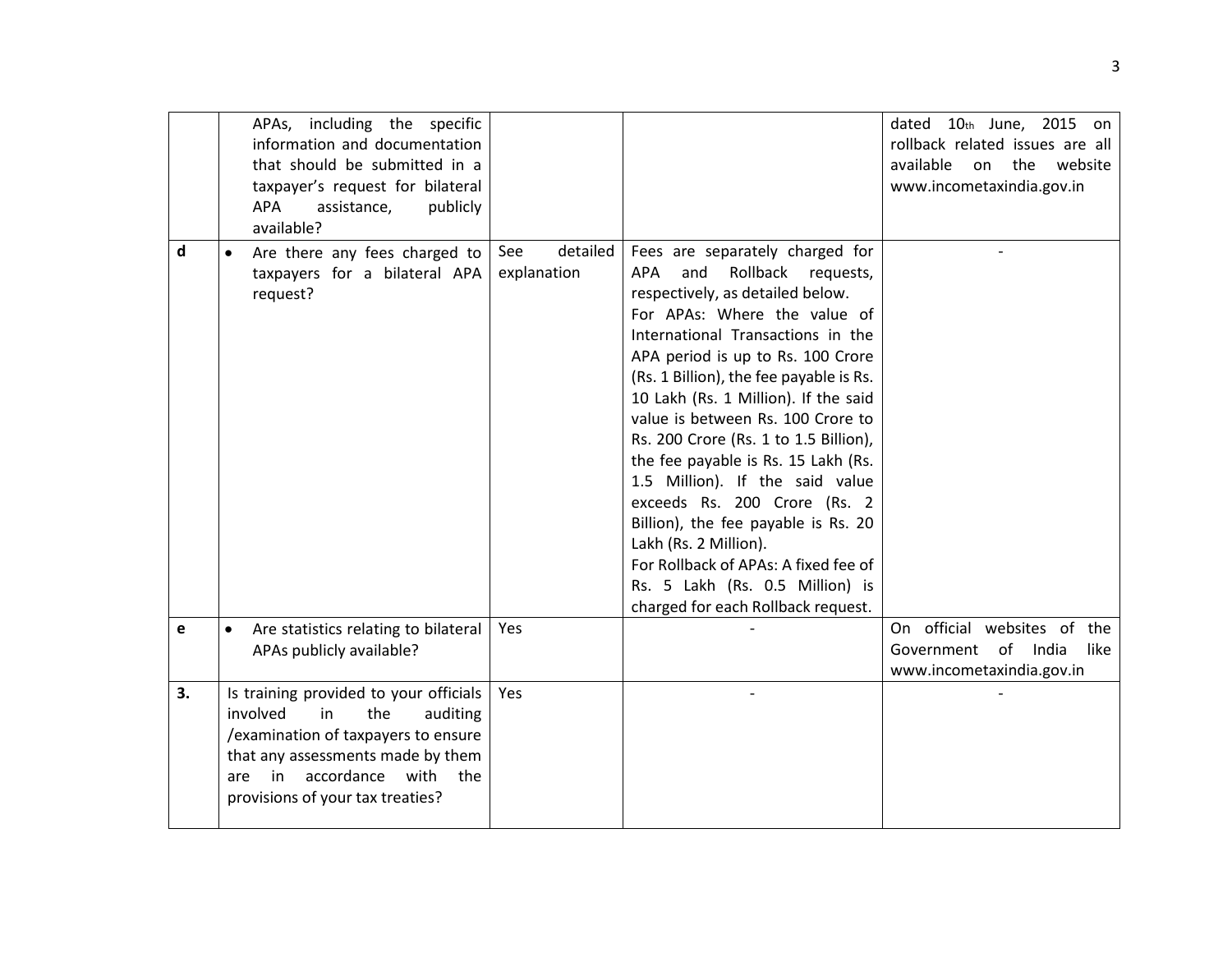| Is other information available on See             | detailed   All protocols and agreements | www.incometaxindia.gov.in |
|---------------------------------------------------|-----------------------------------------|---------------------------|
| treaty-related   explanation<br>preventing<br>tax | the<br>made for<br>purposes<br>ot       |                           |
| disputes?                                         | implementation of tax treaties are      |                           |
|                                                   | available along with treaties.          |                           |

#### **Notes:**

- 1. An APA is an "arrangement that determines, in advance of controlled transactions, an appropriate set of criteria (e.g. method, comparables and appropriate adjustments thereto, critical assumptions as to future events) for the determination of the transfer pricing for those transactions over a fixed period of time". (see definition of APA in the *OECD Transfer Pricing Guidelines for Multinational Enterprises and Tax Administrations* ("Transfer Pricing Guidelines")).
- **2.** Situations may arise in which the issues resolved through an APA are relevant with respect to previous filed tax years not included within the original scope of the APA. The concept of "roll-back" is further elaborated in paragraph 4.136 of Section F (Advance pricing arrangement) of Chapter IV of the Transfer Pricing Guidelines and in paragraph 69 of Section D.4.2 (Possible retrospective application ("Roll back")) of the Annex to Chapter IV (Guidelines for Conducting Advance Pricing Arrangements under the Mutual Agreement Procedure ("MAP APAs")) of the Transfer Pricing Guidelines. Simply put, the "roll-back" of the APA is understood to mean that the outcome of the APA is applied to previous filed tax years not included within the original scope of the APA.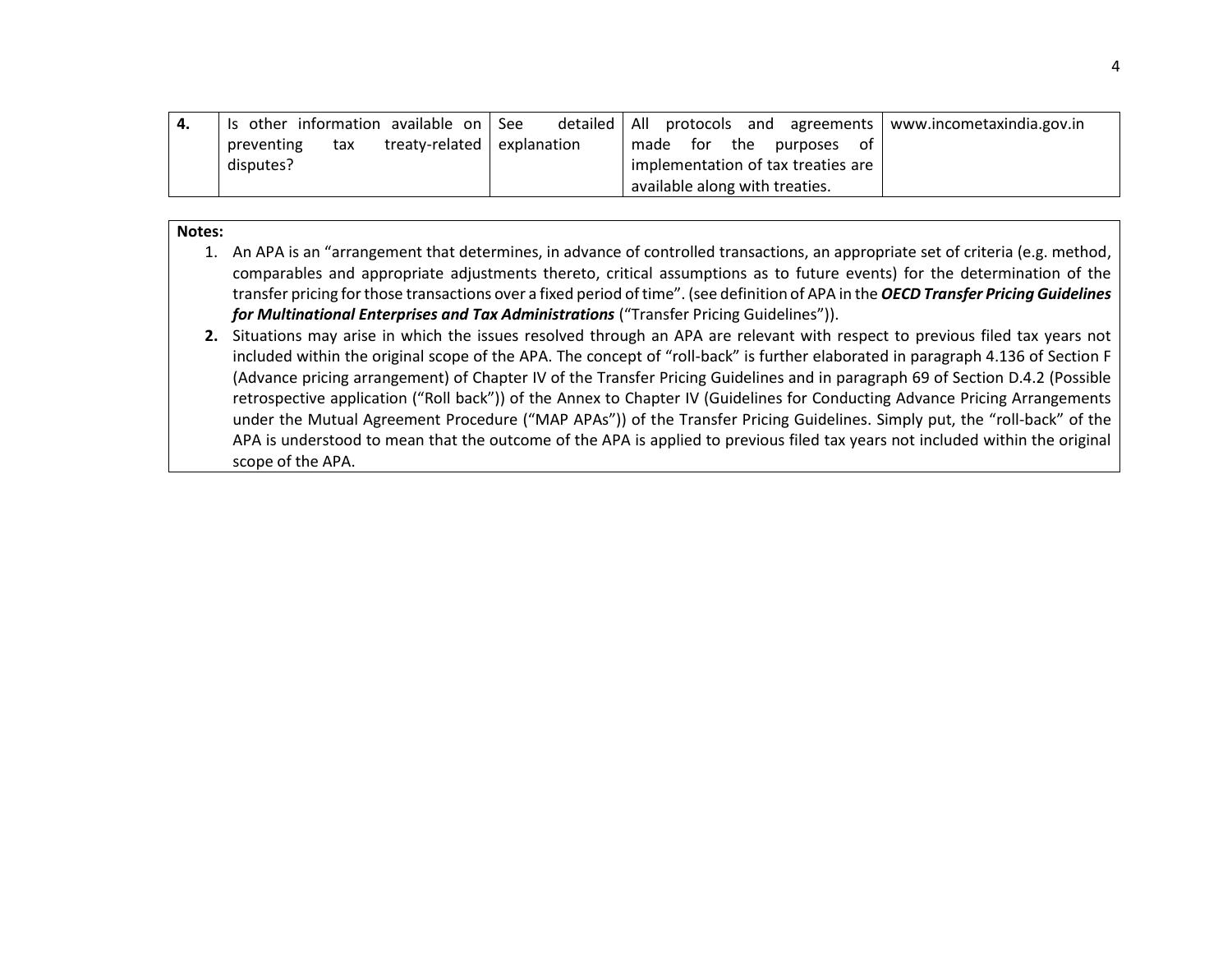# **India Dispute Resolution Profile – Availability and Access to MAP**

| s/n            |                                                                                                                                                           | Response                    | <b>Detailed explanation</b>                                                                                                                                                                                                                                                                                                         | available<br>Where publicly<br>information and<br>guidance<br>can be found |
|----------------|-----------------------------------------------------------------------------------------------------------------------------------------------------------|-----------------------------|-------------------------------------------------------------------------------------------------------------------------------------------------------------------------------------------------------------------------------------------------------------------------------------------------------------------------------------|----------------------------------------------------------------------------|
|                | <b>B.</b> Availability and Access to MAP                                                                                                                  |                             |                                                                                                                                                                                                                                                                                                                                     |                                                                            |
| 5.             | transfer<br>Are<br>pricing<br>cases<br>covered within the<br>scope of MAP?                                                                                | Yes                         |                                                                                                                                                                                                                                                                                                                                     |                                                                            |
| 6              | Are issues relating<br>to the application<br>treaty<br>anti-<br>of<br>provision<br>abuse<br>covered within the<br>scope of MAP?                           | Yes                         |                                                                                                                                                                                                                                                                                                                                     |                                                                            |
| $\overline{7}$ | Are issues relating<br>to the application<br>of domestic anti-<br>abuse<br>provision<br>covered within the<br>scope of MAP?                               | Yes                         | India shall provide access to MAP in respect of specific types of<br>cases/situations if they result in taxation not in accordance<br>with the relevant DTAAs (details are in the MAP guidance).<br>India shall provide access to MAP even in a situation where the<br>Indian tax authorities apply domestic anti-abuse provisions. |                                                                            |
| 8              | Are issues where<br>there is already an<br>settlement<br>audit<br>between the tax<br>authority and the<br>taxpayer covered<br>within the scope of<br>MAP? | See detailed<br>explanation | Taxpayers who have filed settlement application with the<br>Income Tax Settlement Commission (ITSC) are not allowed to<br>request for MAP assistance on the same issues, if the<br>settlement application has been admitted by the ITSC. Further<br>details are available in the MAP guidance.                                      | https://www.incometaxindia<br>.gov.in/news/map_guidance<br>_7_8_2020.pdf   |
| 9              | double<br>Are<br>taxation<br>cases<br>resulting<br>from                                                                                                   | <b>No</b>                   | A resident assessee aggrieved by any action of the tax<br>authorities of any country outside India can apply for MAP in<br>India. The Competent Authority of India shall act upon a                                                                                                                                                 |                                                                            |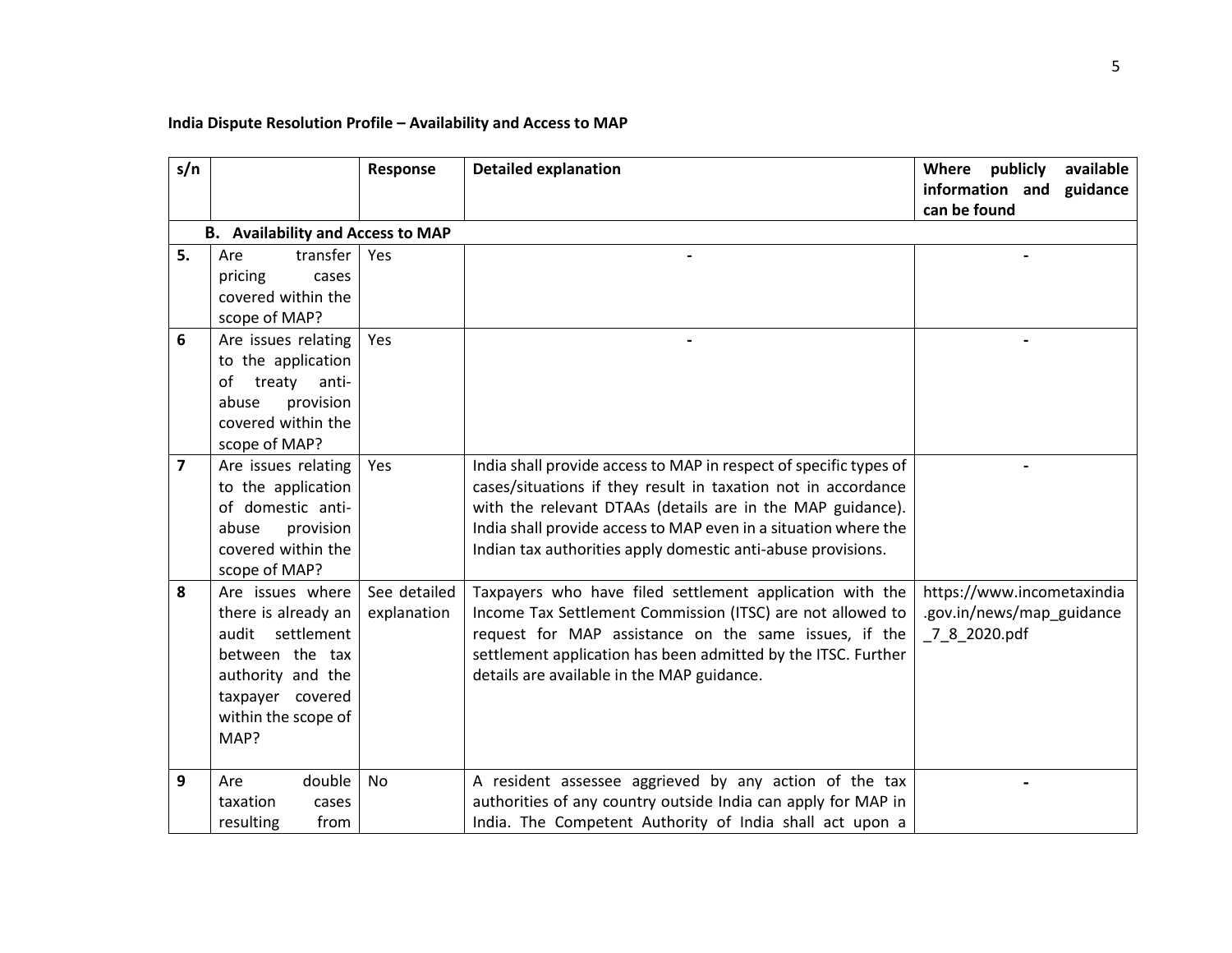|    | bona fide taxpayer<br>initiated<br>foreign<br>adjustments<br>covered within the<br>scope of MAP?                                                                                                                                                                                   |                              | reference from the Competent Authority of another country<br>with regard to any action taken by any income-tax authority in<br>India. Specific particulars of MAP rules are in Rule 44G and Rule<br>44H of IT Rules, 1962.                                                                                                                                                                                                                                                           |                                                                          |
|----|------------------------------------------------------------------------------------------------------------------------------------------------------------------------------------------------------------------------------------------------------------------------------------|------------------------------|--------------------------------------------------------------------------------------------------------------------------------------------------------------------------------------------------------------------------------------------------------------------------------------------------------------------------------------------------------------------------------------------------------------------------------------------------------------------------------------|--------------------------------------------------------------------------|
| 10 | there<br>Are<br>any<br>other<br>treaty<br>related issues not<br>covered under s/n<br>5 to 9 which are<br>not within<br>the<br>scope of MAP?                                                                                                                                        | See detailed<br>explanation. | All cases which satisfy the conditions for invoking MAP are<br>covered within the scope of MAP.                                                                                                                                                                                                                                                                                                                                                                                      |                                                                          |
| 11 | taxpayers<br>Are<br>allowed to request<br>MAP assistance in<br>cases where the<br>taxpayer<br>has<br>sought to resolve<br>the issue under<br>dispute via<br>the<br>judicial<br>and<br>administrative<br>remedies provided<br>by the domestic<br>of<br>law<br>your<br>jurisdiction? | See detailed<br>explanation  | Yes, the taxpayer is allowed to request MAP assistance in such<br>cases. However, if the Income Tax Appellate Tribunal (ITAT: an<br>independent statutory appellate body outside the jurisdiction<br>of the Indian tax authorities, and highest fact-finding body for<br>tax matters) has decided an issue on merits in an order, Indian<br>MAP authorities will not deviate from such orders of ITAT for<br>the relevant year. Further details can be found in the MAP<br>guidance. | https://www.incometaxindia<br>.gov.in/news/map_guidance<br>_7_8_2020.pdf |
| 12 | Are<br>taxpayers<br>allowed to request<br>for MAP assistance<br>in cases where the<br>issue<br>under<br>dispute<br>has                                                                                                                                                             | See detailed<br>explanation  | Part B of the MAP guidance discusses access and denial of<br>access to MAP in great detail, and covers numerous possible<br>scenarios.<br>More specifically, taxpayers who have filed settlement<br>application with the Income Tax Settlement Commission (ITSC)<br>are not allowed to request for MAP assistance on the same                                                                                                                                                        | https://www.incometaxindia<br>.gov.in/news/map_guidance<br>_7_8_2020.pdf |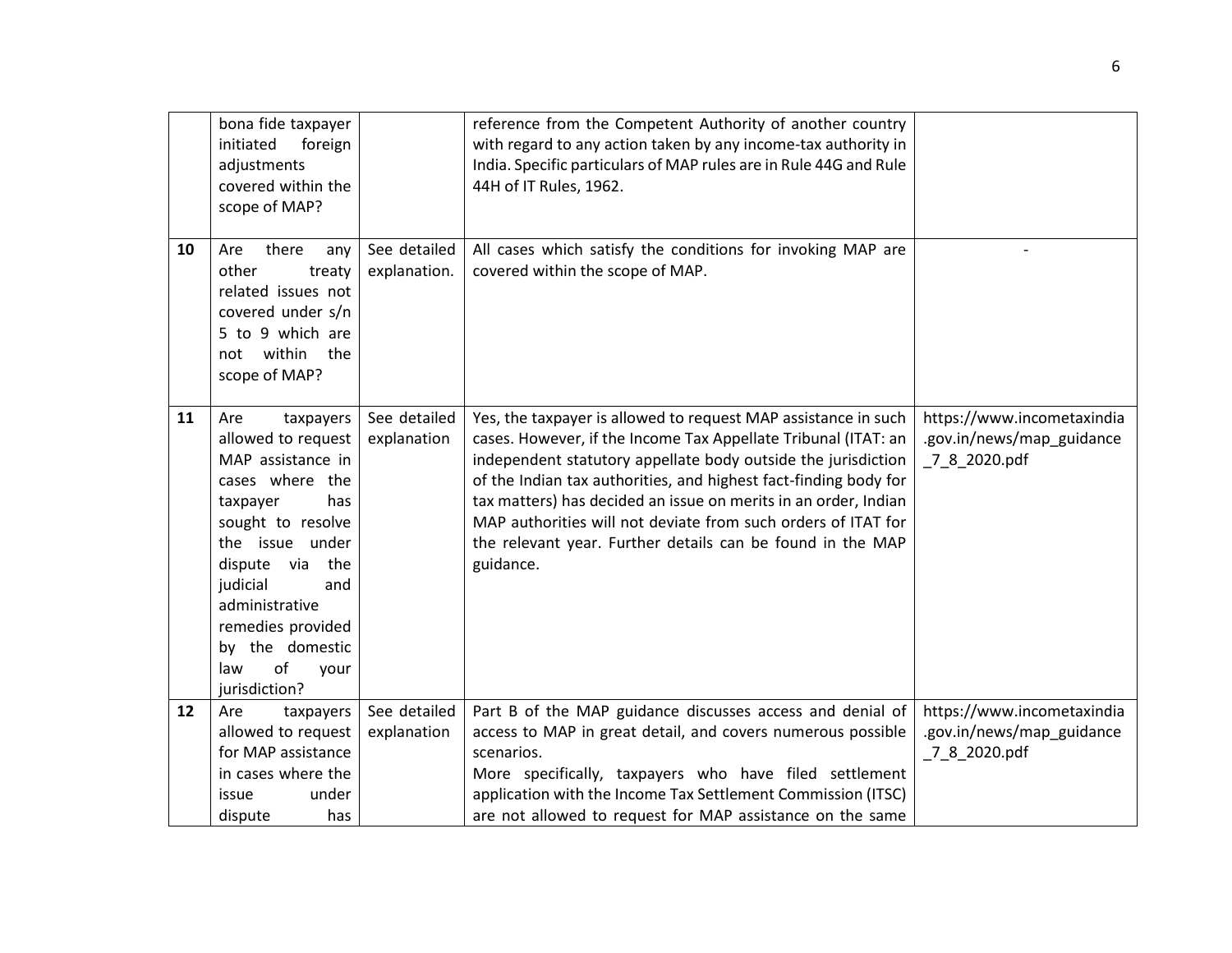|    | already<br>been<br>via the<br>decided |              | issues, if the settlement application has been admitted by the<br>ITSC. |                            |
|----|---------------------------------------|--------------|-------------------------------------------------------------------------|----------------------------|
|    |                                       |              |                                                                         |                            |
|    | judicial<br>and                       |              | Taxpayers are also not allowed to request for MAP assistance            |                            |
|    | administrative                        |              | where the Authority for Advance Rulings (AAR) has                       |                            |
|    | remedies provided                     |              | pronounced an advance ruling, and such ruling covers the                |                            |
|    | by the domestic                       |              | issues that are sought to be included in the MAP application.           |                            |
|    | of<br>law<br>your                     |              |                                                                         |                            |
|    | jurisdiction?                         |              |                                                                         |                            |
| 13 | rules,<br>Are                         | See detailed | The Income-tax Rules, 1962, containing the procedure and                | https://www.incometaxindia |
|    | guidelines<br>and                     | explanation  | rules governing implementation of MAP, are available in public          | .gov.in/news/map_guidance  |
|    | procedures<br>on                      |              | domain. Further, India's MAP guidance providing detailed                | 7 8 2020.pdf               |
|    | how taxpayers can                     |              | information in this regard is also publicly available.                  |                            |
|    | access and use                        |              |                                                                         |                            |
|    | MAP, including the                    |              |                                                                         |                            |
|    | specific                              |              |                                                                         |                            |
|    | information<br>and                    |              |                                                                         |                            |
|    | documentation                         |              |                                                                         |                            |
|    | that should<br>be                     |              |                                                                         |                            |
|    | submitted in<br>a                     |              |                                                                         |                            |
|    | taxpayer's request                    |              |                                                                         |                            |
|    | <b>MAP</b><br>for                     |              |                                                                         |                            |
|    | assistance, publicly                  |              |                                                                         |                            |
|    | available?                            |              |                                                                         |                            |
| 14 | Are there specific                    | See detailed | The timelines are provided in the relevant tax treaty for               |                            |
|    | timeline for the                      | explanation  | invoking MAP.                                                           |                            |
|    |                                       |              |                                                                         |                            |
|    | filing of a MAP                       |              |                                                                         |                            |
|    | request?                              |              |                                                                         |                            |
| 15 | Are guidance on                       | Yes          | Section (IV) of Part A of MAP guidance provides guidance on             | https://www.incometaxindia |
|    | multilateral MAPs                     |              | multilateral MAPs.                                                      | .gov.in/news/map guidance  |
|    |                                       |              |                                                                         |                            |
|    | publicly available?                   |              |                                                                         | 7 8 2020.pdf               |
| 16 | Are tax collection                    | See detailed | Such suspension of collection is available only where a bilateral       |                            |
|    | procedures                            | explanation  | agreement / Memorandum of Understanding (MoU) for                       |                            |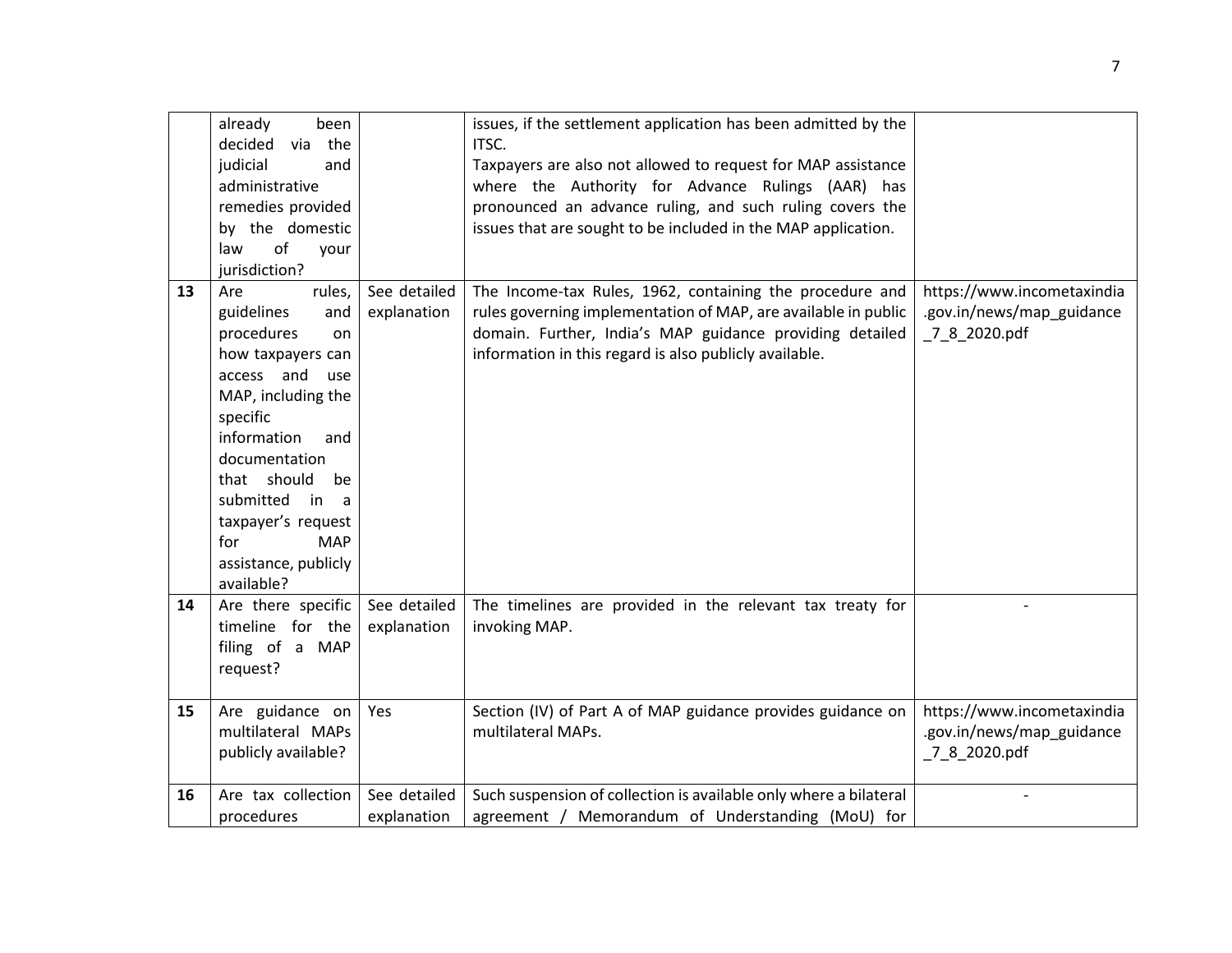|    | suspended during<br>the period a MAP<br>case is pending?                                      |     | providing such suspension exists between India and the other<br>country.                |                                                                         |
|----|-----------------------------------------------------------------------------------------------|-----|-----------------------------------------------------------------------------------------|-------------------------------------------------------------------------|
| 17 | Are there any fees<br>charged<br>to<br>taxpayers for a<br>MAP request?                        | No. |                                                                                         |                                                                         |
| 18 | Is there any other<br>information<br>available<br>on<br>availability<br>and<br>access to MAP? | Yes | Part B of MAP guidance gives detailed information on<br>availability and access to MAP. | https://www.incometaxindia<br>.gov.in/news/map_guidance<br>7 8 2020.pdf |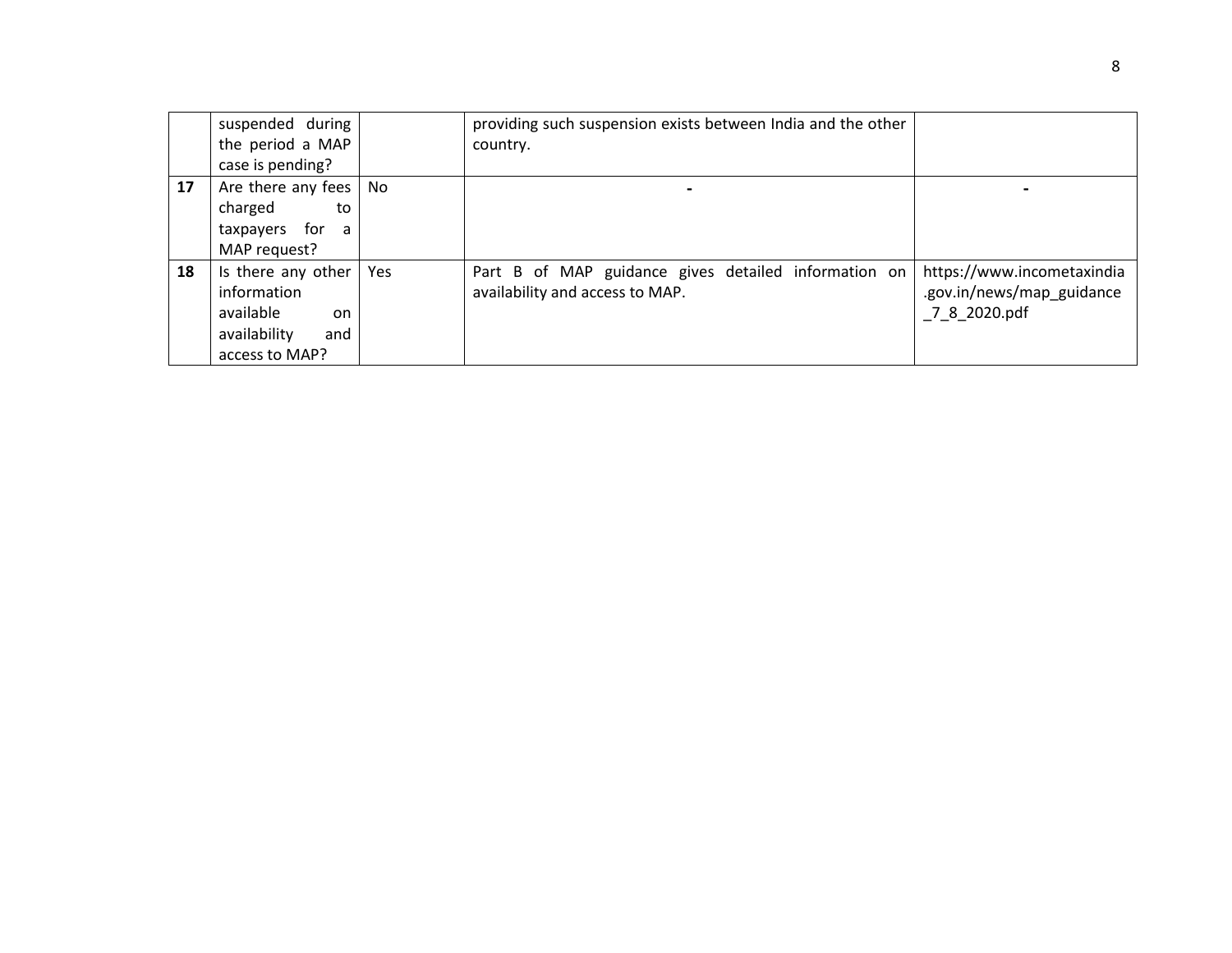## **India Dispute Resolution Profile – Resolution of MAP Cases**

| s/n |                                                                                                                                                                                                              | Response                    | <b>Detailed explanation</b>                                                                                                                                                                                                                                                                                                                                                                                                                                            | Where<br>publicly<br>available<br>information and guidance can be<br>found        |
|-----|--------------------------------------------------------------------------------------------------------------------------------------------------------------------------------------------------------------|-----------------------------|------------------------------------------------------------------------------------------------------------------------------------------------------------------------------------------------------------------------------------------------------------------------------------------------------------------------------------------------------------------------------------------------------------------------------------------------------------------------|-----------------------------------------------------------------------------------|
|     | <b>C.</b> Resolution of MAP Cases                                                                                                                                                                            |                             |                                                                                                                                                                                                                                                                                                                                                                                                                                                                        |                                                                                   |
| 19. | Are there any<br>model<br>timeframes<br>for<br>the steps taken<br>by<br>your<br>competent<br>authority<br>from<br>the receipt of a<br>MAP case to the<br>resolution of the<br>case provided to<br>taxpayers? | Yes                         | It would be the endeavor of the Indian Competent<br>Authority to resolve MAP cases in 24 months.                                                                                                                                                                                                                                                                                                                                                                       | https://www.incometaxindia.gov.in<br>/news/map_guidance_7_8_2020.p<br>df          |
| 20. | Are<br>statistics<br>relating to the<br>time taken to<br>resolve<br><b>MAP</b><br>publicly<br>cases<br>available?                                                                                            | See detailed<br>explanation | India reports its MAP statistics to OECD in pursuance of<br>BEPS Action 14. The statistics are published by the<br>Centre for Tax Policy and Administration of OECD on its<br>official website.                                                                                                                                                                                                                                                                        | http://www.oecd.org/ctp/dispute/<br>mutual-agreement-procedure-<br>statistics.htm |
| 21. | interest<br>Is.<br>or<br>penalties<br>resulting<br>from<br>adjustments<br>made pursuant<br><b>MAP</b><br>to<br>a<br>agreement<br>waived or dealt                                                             | See detailed<br>explanation | In most of the disputes on the quantum of income, that<br>are resolved under MAP, there are consequential issues<br>of interest and penalty. The CAs of India do not have the<br>mandate to consider such consequential issues and<br>negotiate disputes arising from such issues. These are to<br>be administered under the domestic laws. However,<br>where the amount of interest and penalties are linked<br>to the quantum of income, such interest and penalties |                                                                                   |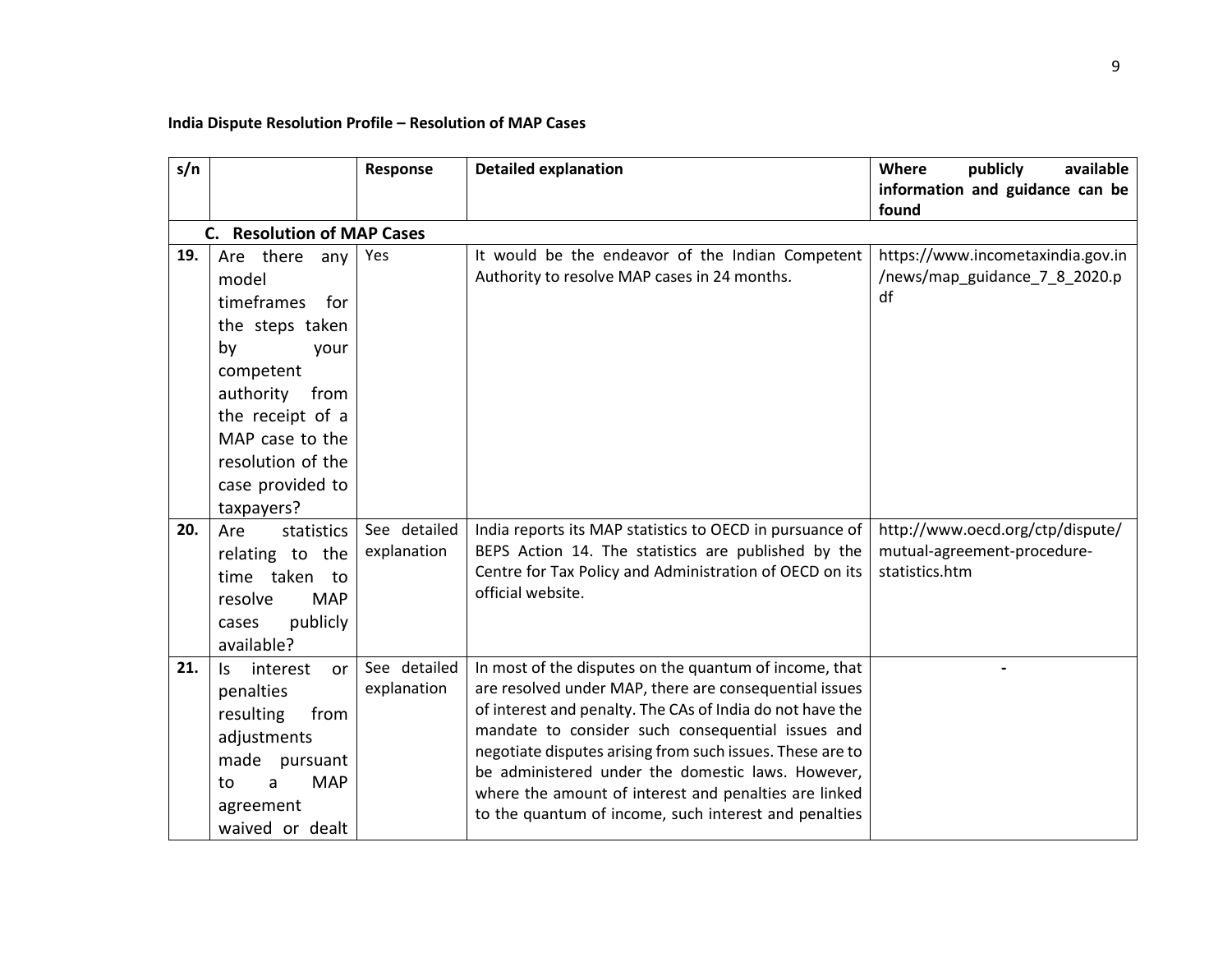|     | with as part of            |              | shall be varied in the same proportion as the variation in |                                   |
|-----|----------------------------|--------------|------------------------------------------------------------|-----------------------------------|
|     | <b>MAP</b><br>the          |              | the quantum of income due to a MAP resolution, in          |                                   |
|     | procedure?                 |              | accordance with the domestic law. It may be noted that     |                                   |
|     |                            |              | there are provisions of fees/penalty under Indian          |                                   |
|     |                            |              | Income-tax Act which are not connected to the quantum      |                                   |
|     |                            |              | of income and, accordingly, those would not be affected    |                                   |
|     |                            |              | by the resolution under MAP.                               |                                   |
| 22. | Are the roles and          | See detailed | Roles and responsibilities of MAP office are               | https://www.incometaxindia.gov.in |
|     | responsibility<br>of       | explanation  | generally known. In addition, the MAP guidance             | /news/map_guidance_7_8_2020.p     |
|     | the MAP office             |              | details the responsibilities of the MAP office. There      | df                                |
|     | publicly available,        |              |                                                            |                                   |
|     | for example, is the        |              | is no mission statement as such.                           |                                   |
|     | mission statement          |              |                                                            |                                   |
|     | of the MAP office          |              |                                                            |                                   |
|     | available in the           |              |                                                            |                                   |
|     | annual report of           |              |                                                            |                                   |
|     | the organisation?          |              |                                                            |                                   |
|     |                            |              |                                                            |                                   |
| 23. | Is MAP arbitration         | <b>No</b>    |                                                            |                                   |
|     | mechanism<br>a             |              |                                                            |                                   |
|     | currently available        |              |                                                            |                                   |
|     | for the resolution         |              |                                                            |                                   |
|     | of<br>tax<br>treaty        |              |                                                            |                                   |
|     | related disputes in        |              |                                                            |                                   |
|     | any of your tax            |              |                                                            |                                   |
|     | treaties? If not:          |              |                                                            |                                   |
| a.  | Are there any<br>$\bullet$ | See detailed | Tax treaties entered into by India do not provide for      |                                   |
|     | legal                      | explanation  | arbitration.                                               |                                   |
|     | limitations in             |              |                                                            |                                   |
|     | your domestic              |              |                                                            |                                   |
|     | (for<br>law                |              |                                                            |                                   |
|     | example<br>in              |              |                                                            |                                   |
|     | your                       |              |                                                            |                                   |
|     | constitution)              |              |                                                            |                                   |
|     | to include MAP             |              |                                                            |                                   |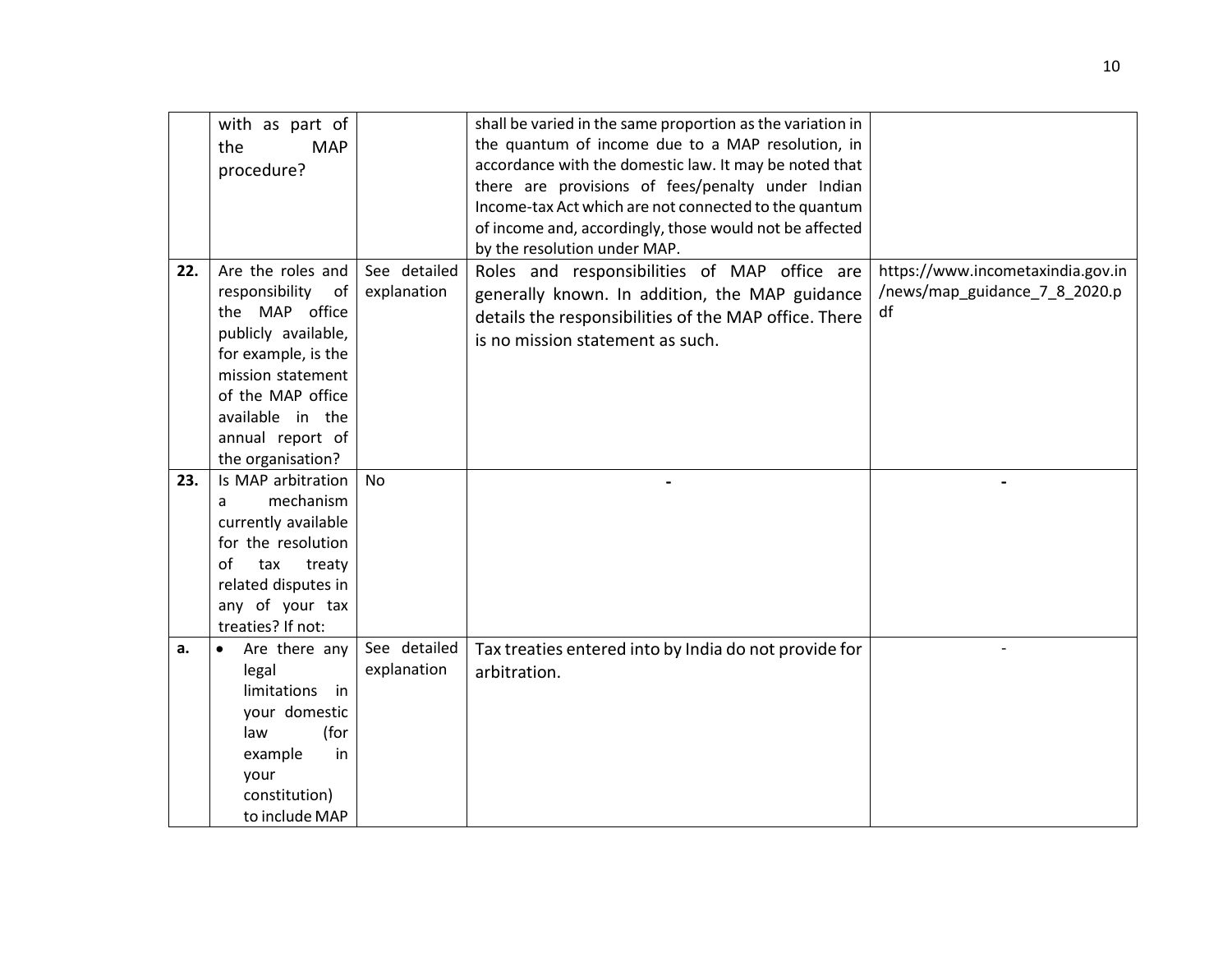|     | arbitration<br>in         |     |                          |                                                                    |
|-----|---------------------------|-----|--------------------------|--------------------------------------------------------------------|
|     | your<br>tax               |     |                          |                                                                    |
|     | treaties?                 |     |                          |                                                                    |
| b.  | $\bullet$<br>Does<br>your | No  |                          |                                                                    |
|     | policy<br>treaty          |     |                          |                                                                    |
|     | allow you to              |     |                          |                                                                    |
|     | include<br><b>MAP</b>     |     |                          |                                                                    |
|     | arbitration in            |     |                          |                                                                    |
|     | your<br>tax               |     |                          |                                                                    |
|     | treaties?                 |     |                          |                                                                    |
| 24. | the<br>$\mathsf{I}$ s     | Yes | $\blacksquare$           | $\blacksquare$                                                     |
|     | of<br>explanation         |     |                          |                                                                    |
|     | the relationship          |     |                          |                                                                    |
|     | between<br>the            |     |                          |                                                                    |
|     | <b>MAP</b><br>and         |     |                          |                                                                    |
|     | domestic<br>law           |     |                          |                                                                    |
|     | administrative            |     |                          |                                                                    |
|     | judicial<br>and           |     |                          |                                                                    |
|     | remedies                  |     |                          |                                                                    |
|     | publicly                  |     |                          |                                                                    |
|     |                           |     |                          |                                                                    |
|     | available? If yes:        |     |                          |                                                                    |
| a   | Does<br>the<br>$\bullet$  | Yes | $\overline{\phantom{a}}$ | https://www.incometaxindia.gov.in<br>/news/map_guidance_7_8_2020.p |
|     | guidance                  |     |                          | df                                                                 |
|     | specifically<br>address   |     |                          |                                                                    |
|     | whether<br>the            |     |                          |                                                                    |
|     | competent                 |     |                          |                                                                    |
|     | authority                 |     |                          |                                                                    |
|     | considers that            |     |                          |                                                                    |
|     | it is<br>legally          |     |                          |                                                                    |
|     | bound<br>to               |     |                          |                                                                    |
|     | follow<br>a               |     |                          |                                                                    |
|     | domestic court            |     |                          |                                                                    |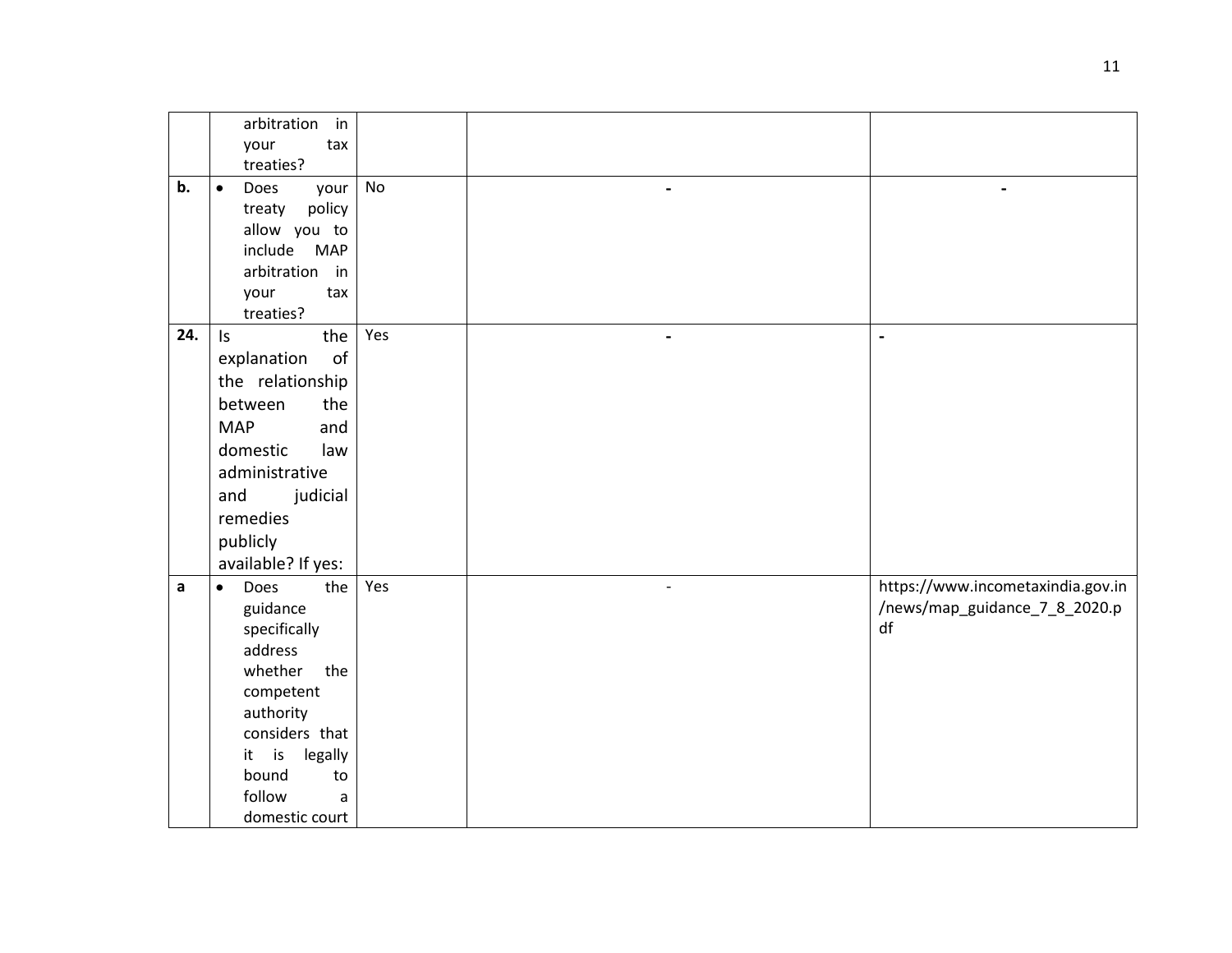|       | decision in the<br>or will<br><b>MAP</b> |              |                                                         |                                   |
|-------|------------------------------------------|--------------|---------------------------------------------------------|-----------------------------------|
|       | deviate<br>not                           |              |                                                         |                                   |
|       | from<br>a                                |              |                                                         |                                   |
|       | domestic court                           |              |                                                         |                                   |
|       | decision as a                            |              |                                                         |                                   |
|       | of<br>matter                             |              |                                                         |                                   |
|       | administrative                           |              |                                                         |                                   |
|       | policy<br><b>or</b>                      |              |                                                         |                                   |
|       | practice?                                |              |                                                         |                                   |
| $b$ . | Are taxpayers<br>$\bullet$               | See detailed | A taxpayer is entitled to seek MAP assistance for       | https://www.incometaxindia.gov.in |
|       | allowed<br>to                            | explanation  | every assessment year in respect of which he            | /news/map_guidance_7_8_2020.p     |
|       | request<br>for                           |              | considers that there is a tax which is not in           | df                                |
|       | multiyear                                |              | accordance with the treaty, subject to fulfillment of   |                                   |
|       | resolution                               |              | conditions under Article 25(1) of the relevant          |                                   |
|       | through<br>the                           |              | treaty.                                                 |                                   |
|       | of<br><b>MAP</b>                         |              |                                                         |                                   |
|       | recurring<br>with                        |              |                                                         |                                   |
|       | issues<br>respect to filed               |              |                                                         |                                   |
|       | tax years?                               |              |                                                         |                                   |
| 26.   | all<br>Do<br>your                        | See detailed | Most of the Indian tax treaties already include         |                                   |
|       | jurisdiction's tax                       | explanation  | Paragraph (2) of Article 9 for corresponding            |                                   |
|       | treaties contain                         |              | adjustment. Further, it is a policy of India to         |                                   |
|       | provision<br>a                           |              | endeavor to include this provision in all its treaties. |                                   |
|       | which<br>would                           |              |                                                         |                                   |
|       | oblige<br>your                           |              |                                                         |                                   |
|       | jurisdiction<br>to                       |              |                                                         |                                   |
|       | make                                     |              |                                                         |                                   |
|       | corresponding                            |              |                                                         |                                   |
|       |                                          |              |                                                         |                                   |
|       | adjustments or                           |              |                                                         |                                   |
|       | to grant access                          |              |                                                         |                                   |
|       | to the MAP with                          |              |                                                         |                                   |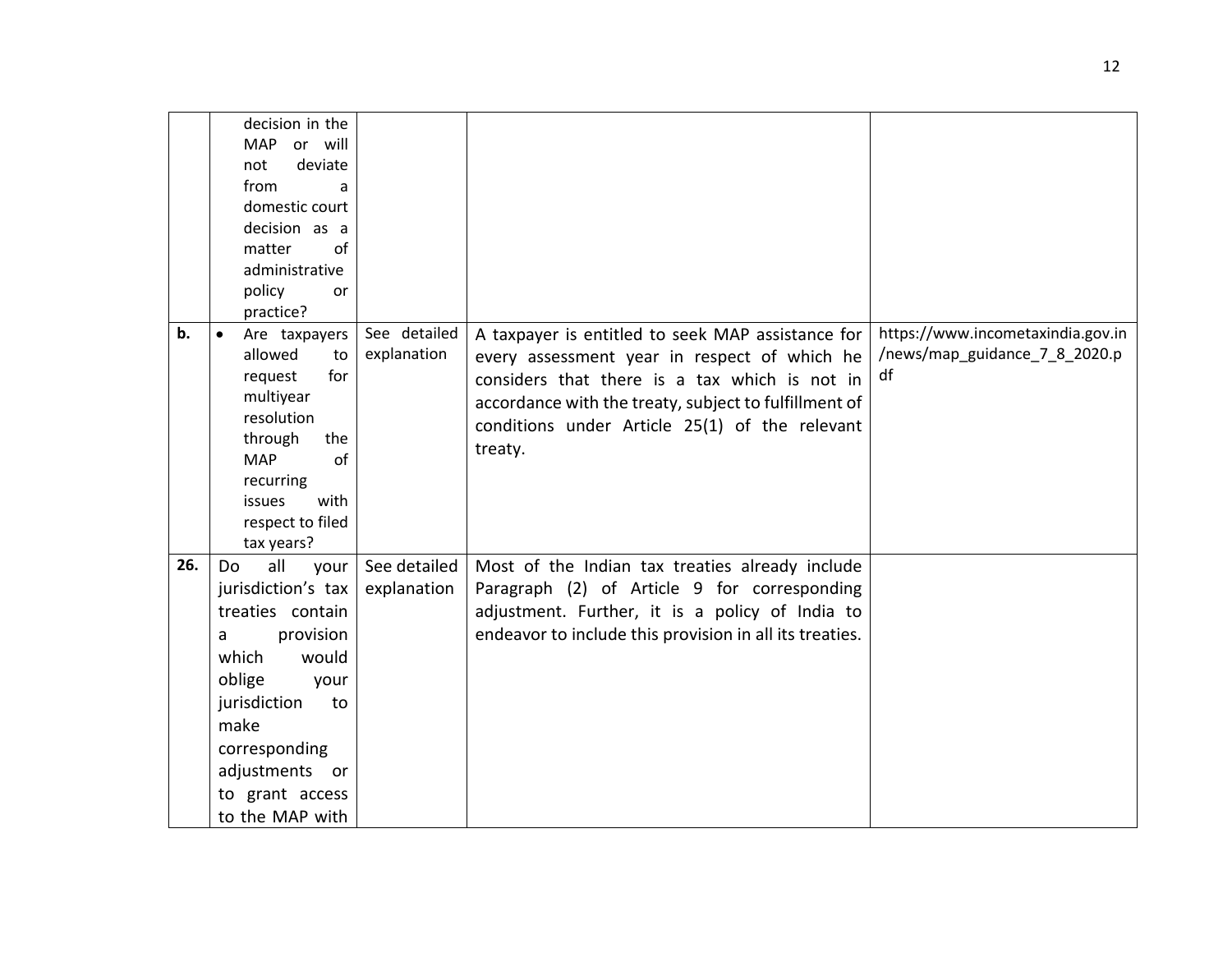|     | respect to the               |              |                                                    |                                |
|-----|------------------------------|--------------|----------------------------------------------------|--------------------------------|
|     | economic double              |              |                                                    |                                |
|     | that<br>taxation             |              |                                                    |                                |
|     | may otherwise                |              |                                                    |                                |
|     | result from a                |              |                                                    |                                |
|     | primary transfer             |              |                                                    |                                |
|     | pricing                      |              |                                                    |                                |
|     | adjustment (i.e.             |              |                                                    |                                |
|     | is paragraph 2 of            |              |                                                    |                                |
|     | Article 9 of the             |              |                                                    |                                |
|     | OECD Model Tax               |              |                                                    |                                |
|     | Convention<br><b>or</b>      |              |                                                    |                                |
|     | the UN Model                 |              |                                                    |                                |
|     | Double Taxation              |              |                                                    |                                |
|     | Convention                   |              |                                                    |                                |
|     | included in all of           |              |                                                    |                                |
|     | your                         |              |                                                    |                                |
|     | jurisdiction's tax           |              |                                                    |                                |
|     | treaties)?                   |              |                                                    |                                |
| 27. | there<br>$\mathsf{S}$<br>any | See detailed | Periodic statistics on resolution of MAP cases are |                                |
|     | other                        | explanation  | shared with OECD under India's commitment to       | http://www.oecd.org/ctp/disput |
|     | information                  |              | BEPS Action 14. OECD publishes these statistics on | e/mutual-agreement-procedure-  |
|     | available<br>on              |              | its official website annually.                     | statistics.htm                 |
|     | of<br>resolution             |              |                                                    |                                |
|     | MAP cases?                   |              |                                                    |                                |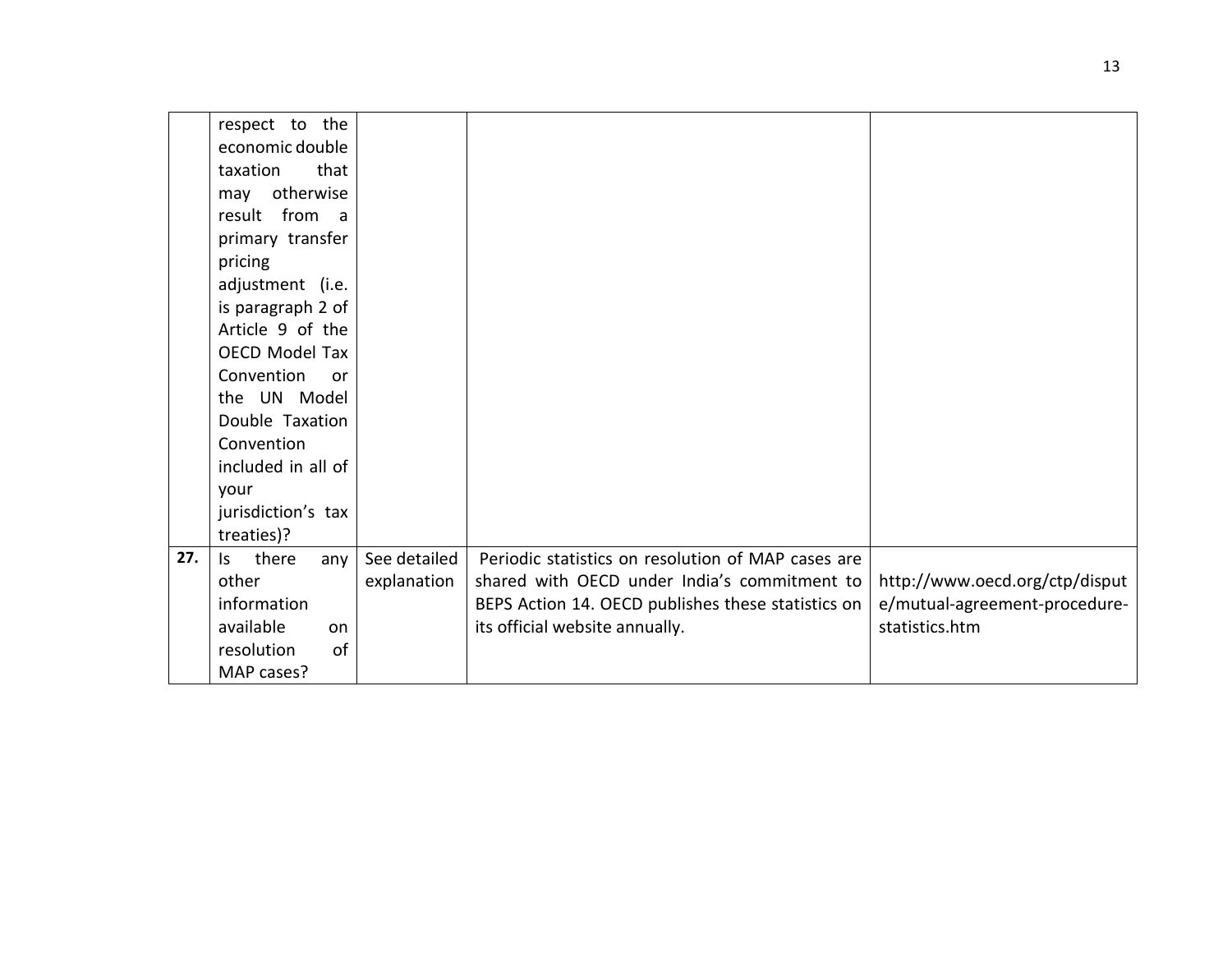## **India Dispute Resolution Profile – Implementation of MAP Agreements**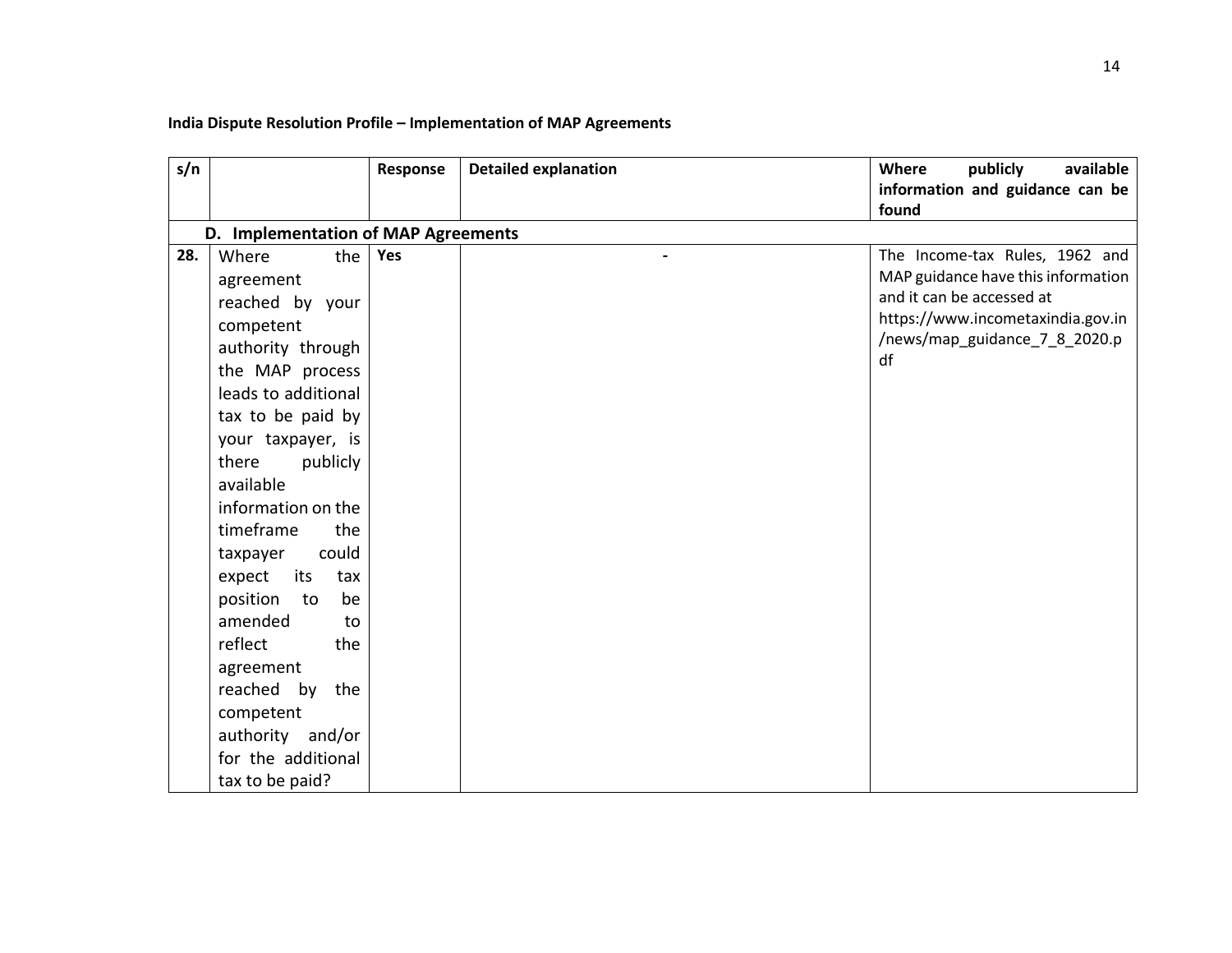| 29. | Where<br>the         | Yes | The Income-tax Rules, 1962 and     |
|-----|----------------------|-----|------------------------------------|
|     | agreement            |     | MAP guidance have this information |
|     | reached by your      |     | and it can be accessed at          |
|     | competent            |     | https://www.incometaxindia.gov.in  |
|     | authority through    |     | /news/map_guidance_7_8_2020.p      |
|     | the MAP process      |     | df                                 |
|     | leads to a refund    |     |                                    |
|     | of the tax due or    |     |                                    |
|     | paid<br>by<br>your   |     |                                    |
|     | taxpayer,<br>are     |     |                                    |
|     | there<br>publicly    |     |                                    |
|     | available            |     |                                    |
|     | information on the   |     |                                    |
|     | timeframe<br>the     |     |                                    |
|     | could<br>taxpayer    |     |                                    |
|     | expect<br>its<br>tax |     |                                    |
|     | position<br>be<br>to |     |                                    |
|     | amended<br>to        |     |                                    |
|     | reflect<br>the       |     |                                    |
|     | agreement            |     |                                    |
|     | reached by the       |     |                                    |
|     | competent            |     |                                    |
|     | authority and/or     |     |                                    |
|     | for a refund of the  |     |                                    |
|     | tax paid?            |     |                                    |
| 30. | Are all<br>mutual    | Yes |                                    |
|     | agreements           |     |                                    |
|     | reached through      |     |                                    |
|     | MAP implemented      |     |                                    |
|     | notwithstanding      |     |                                    |
|     | any time limits in   |     |                                    |